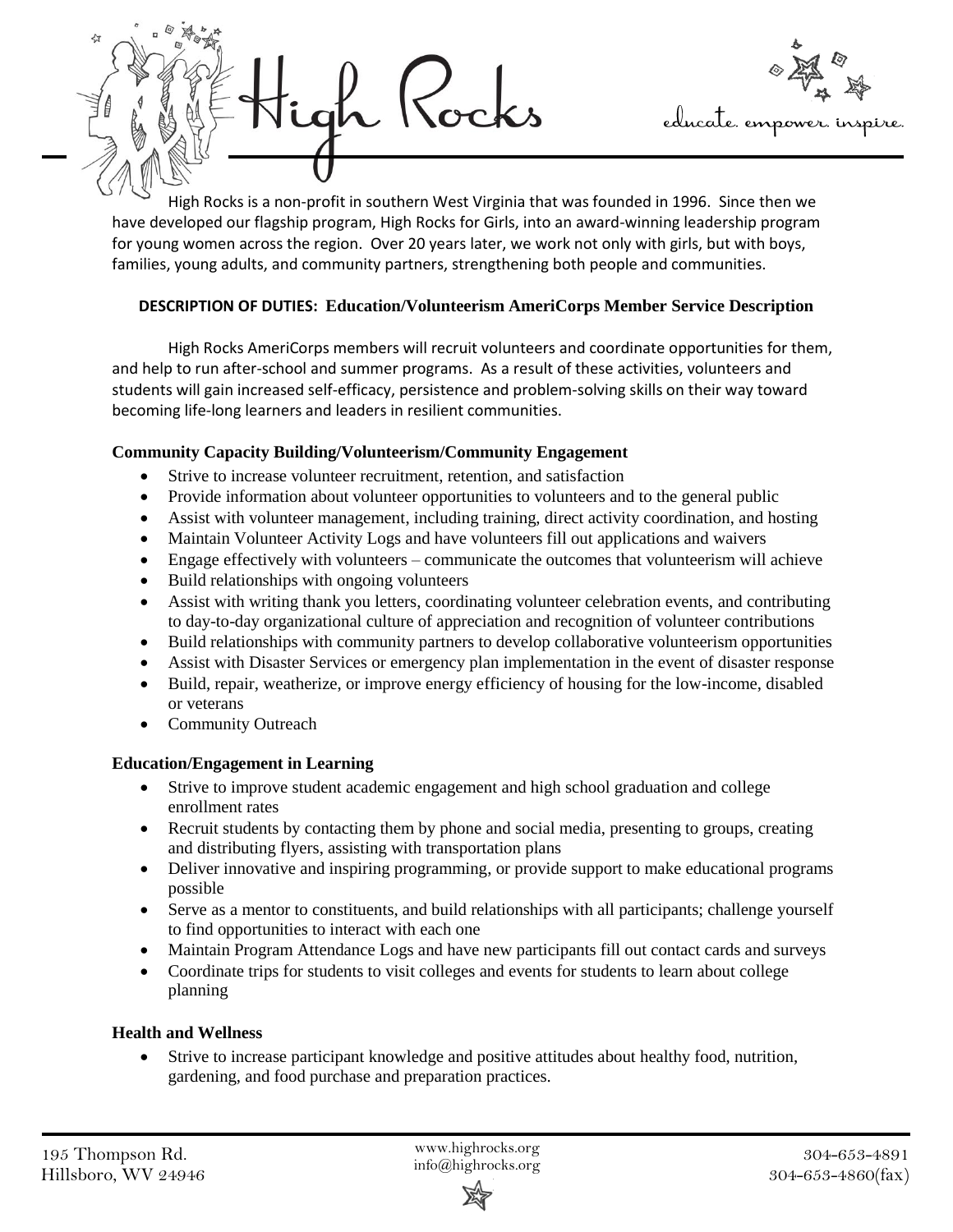- Assist with coordinating educational programs including planning, advertising, recruiting, logistics and hosting
- Facilitate food literacy and nutrition education activities
- Provide physical activities for youth to become more fit
- Deliver educational programming on stewardship and environmentally conscious practices
- Assist with maintenance of food production demonstration plots and produce distribution
- Assist with menu planning and food preparation to increase the amount of healthy food and vegetables served for program meals and snacks
- Build collaborative relationships with community organizations promoting health and wellness
- Distribute educational materials and be available to discuss with constituents
- Build or improve trails, clear or remove invasive species, and plant native plants on public or non-profit owned land
- Recycling and composting

#### **Self-advocacy/Leadership**

- Strive to increase participants' self-advocacy, self-efficacy, leadership, confidence, motivation, idea creation/implementation, and educational and career aspirations
- Assist with coordinating and implementing service-learning opportunities
- Build community partnerships promoting self-efficacy and service-learning
- Support college students to succeed and graduate

#### **Attitude, Responsibilities and Program Leadership**

- Strive to create an environment of learning and inspiration and contribute to positive organizational culture and attitudes
- Use your skills to help our programs better serve more people
- Respect the confidentiality of the work High Rocks does and the communities it serves
- Be a positive representative of the organization in the community
- Contribute as a team player to programming events and projects developed by fellow AmeriCorps members, staff, and community volunteers
- Collaboratively contribute to program calendar and task management systems
- Contribute writing and photography for blog, website, newspaper and radio PSAs, other media
- Monthly reports and program and participant evaluations
- Accurate record keeping including data collection and entry

#### **Training**

- Participate in required High Rocks trainings
- Participate in meetings with your supervisor and planning meetings relevant to your service
- Participate in any events required by Volunteer West Virginia including Swearing In.
- Participate in professional development trainings such as Conflict Resolution, Goal-setting and Time Management, Group Facilitation to promote an atmosphere of acceptance where everyone feels heard; no more than 20% of all AmeriCorps member service hours may be spent in education and training activities

#### **Fundraising**

Fundraising activities are limited to those specifically related to educational, volunteer, and non-profit projects that the member serves with directly, and can account for no more than 10% of their total time.

#### **Unallowable Activities**